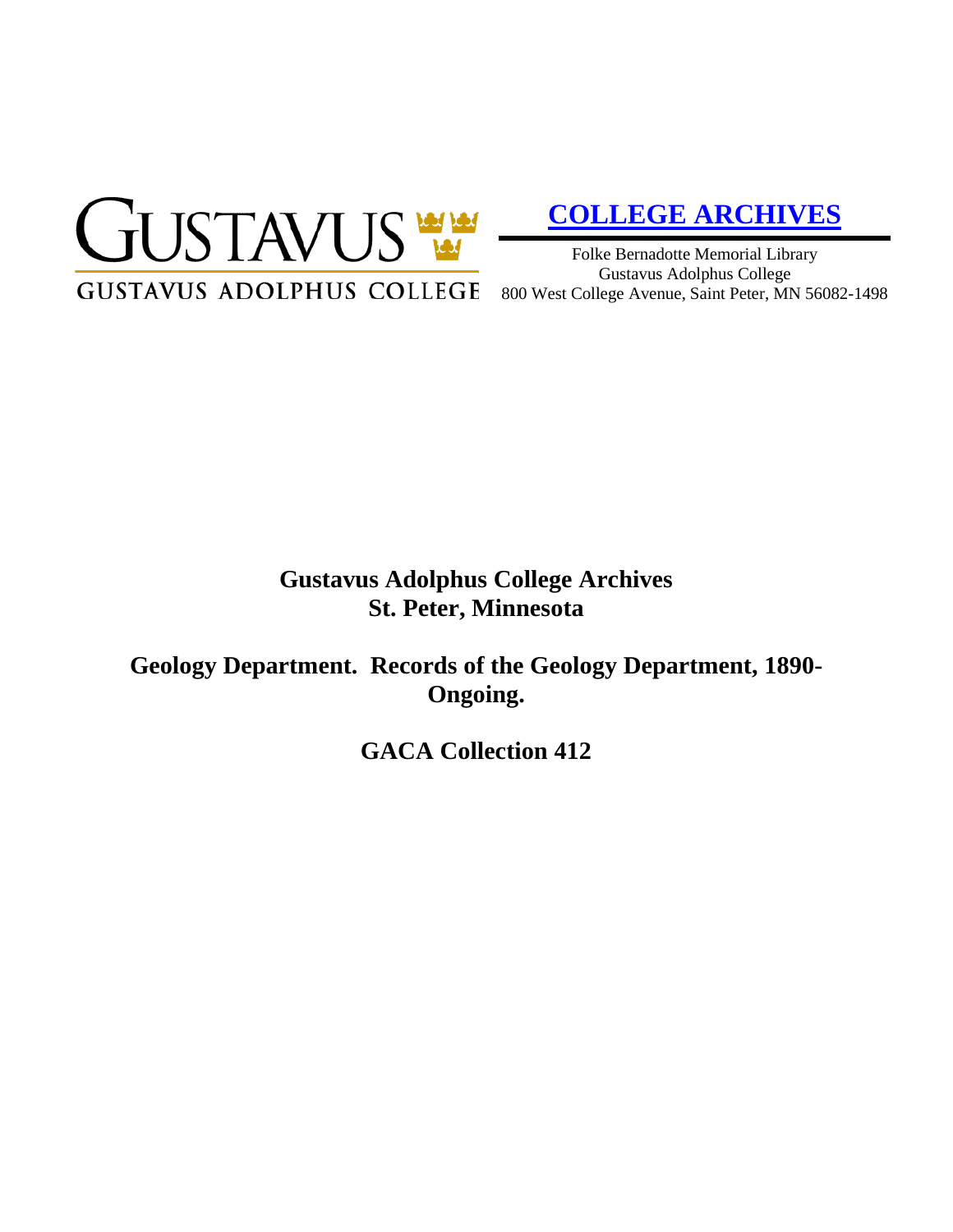# **Geology Department. Records of the Geology Department, 1890-Ongoing. GACA Collection 412. 2 Hollinger boxes.**

# **ABSTRACT:**

The Geology Department collection contains correspondence, department chair files, lecture notes, syllabi, exams, a geology graduate directory, and clippings. Geology classes have been taught at Gustavus Adolphus College since 1889. A large collection of geological specimens can be found on campus in the Chester Johnson Geology Museum in Nobel Hall.

# **HISTORICAL NOTE:**

Geology classes were first taught at Gustavus Adolphus College during the 1890 academic year as part of the physical sciences course offerings. It had moved under the natural history/sciences course offerings by 1894, and the 1913 course catalog showed Geology courses in their own section. When Chester Johnson joined the faculty in 1940, the Geology program began to develop into a more formal department.

#### **SCOPE AND CONTENT:**

This collection is divided into three series: Administrative; Class Materials; and Miscellaneous.

**Administrative** consists of correspondence, department chair files, an inventory, purchase information, and a self-study.

**Class Materials** includes lecture notes, syllabi, and exams from various classes.

**Miscellaneous** contains an alumni directory, newsletters and clippings, and a summary of activities.

#### **RESTRICTIONS:**

There are no restrictions on the use of this collection for research purposes. The researcher assumes full responsibility for observing all copyright, property, and libel laws as they apply.

Researchers must use collection in accordance with the policies of the College Archives, the Folke Bernadotte Memorial Library, and Gustavus Adolphus College.

#### **COLLECTION CITATION:**

Geology Department. Records of the Geology Department, 1890-Ongoing. GACA Collection 412. Gustavus Adolphus College Archives, St. Peter, Minnesota.

#### **ACQUISITION:**

Chester Johnson donated this collection at various times.

#### **PROCESSED BY:**

Adrianna Darden processed this collection and developed the finding aid during May 2017.

#### **SUBJECT HEADINGS:**

Gustavus Adolphus College. Geology Department.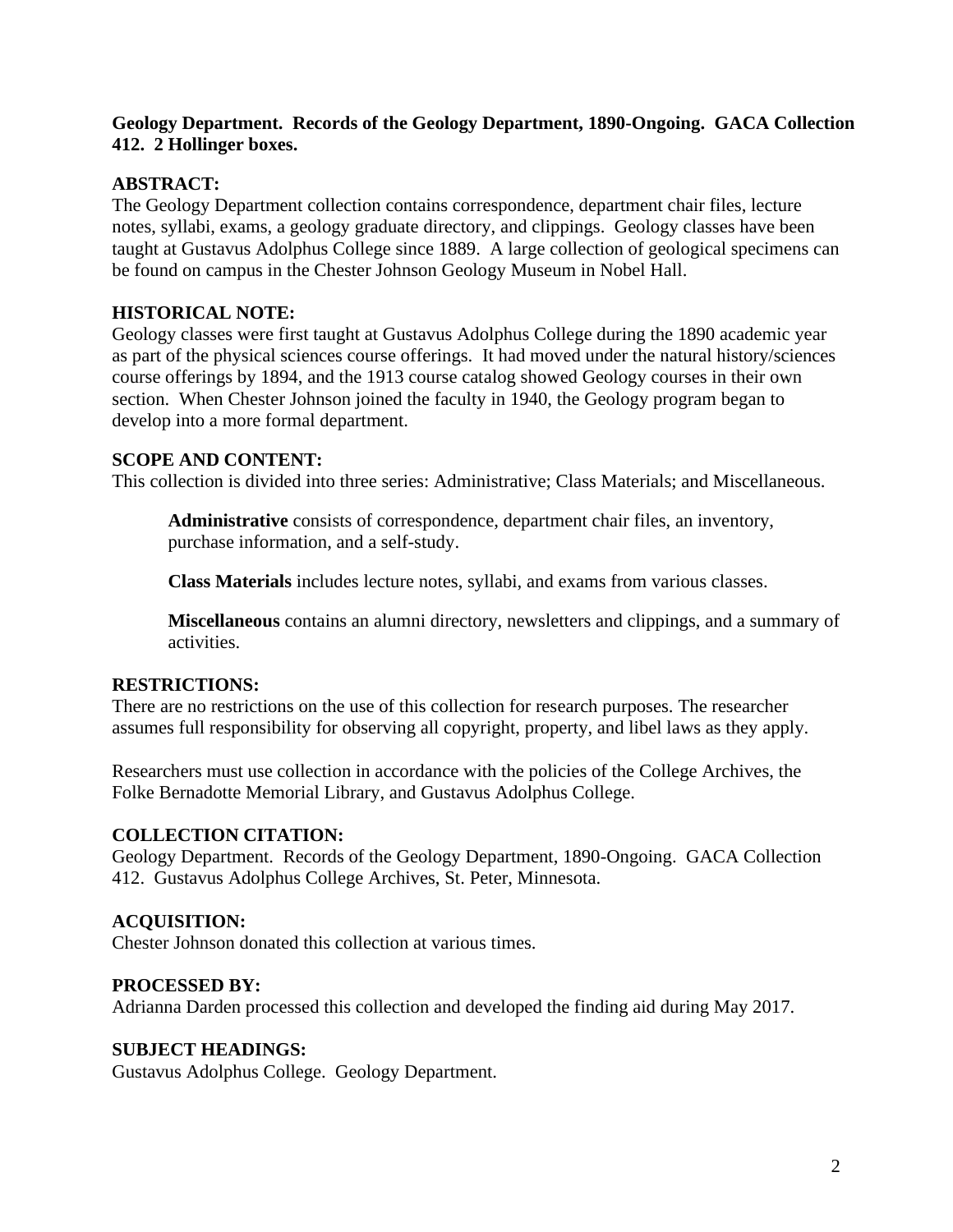| <b>GACA Collection 412</b>                                                                                                    | <b>Box</b>     | <b>Folder</b>                  |
|-------------------------------------------------------------------------------------------------------------------------------|----------------|--------------------------------|
| Administrative, 1890, 1940-1984, and 2007                                                                                     |                |                                |
| Correspondence, 1981 and 1984                                                                                                 | $\mathbf{1}$   | 1                              |
| Inventory of the Department of Geology and Geography, May 1967                                                                | $\overline{2}$ | 17                             |
| Papers and Reports of Department Chair, 1941-72                                                                               | $\mathbf{1}$   | $\overline{2}$                 |
| Purchases, 1890 and 1940-67                                                                                                   | $\overline{2}$ | 18                             |
| Self-Study, 2007                                                                                                              | $\overline{2}$ | 22                             |
| <b>Class Materials, 1946-1978</b>                                                                                             |                |                                |
| Area Studies 331 - Oceanography, Fall 1972 and Fall 1973                                                                      | 1              | 3                              |
| Education 357/457 - General Science Methods for Teaching                                                                      | $\mathbf{1}$   | $\overline{4}$                 |
| Elementary/Secondary Education, 1965-66, Summer 1968, and                                                                     |                |                                |
| Summer 1972                                                                                                                   |                |                                |
| Geology 100 - Geology in the National Parks, January 1977                                                                     | $\mathbf{1}$   | 5                              |
| Geology 101 - Physical Geology, 1946-69                                                                                       | $\mathbf{1}$   | 6                              |
| Geology 101 - Principles of Geology, 1975-77                                                                                  | $\mathbf{1}$   | $\overline{7}$                 |
| Geology 102 - Historical Geology/Earth History, 1947-78                                                                       | $\mathbf{1}$   | 8                              |
| Geology 103 - Earth, Air, and Sea, Fall 1964 and Fall 1965                                                                    | 1              | 9                              |
| Geology 104 - Solid Earth, Spring 1965 and Spring 1966                                                                        | $\mathbf{1}$   | 10                             |
| Geology 105 and 106 - Earth Science, 1970-74                                                                                  | $\mathbf{1}$   | 11                             |
| Geology 107 - The Ice Age, January 1971                                                                                       | $\mathbf{1}$   | 12                             |
| Geology 108 - Geology of Minnesota, January 1972 and January                                                                  | $\mathbf{1}$   | 13                             |
| 1974                                                                                                                          | $\overline{2}$ |                                |
| Geology 301 - Mineralogy, Fall 1963, Fall 1965, and 1970-76                                                                   | $\overline{2}$ | $\mathbf{1}$<br>$\overline{2}$ |
| Geology 301/302 - Minerals and Rocks, 1947-56                                                                                 |                |                                |
| Geology 302 - Petrology, Spring 1964, Spring 1966, and 1971-77                                                                | $\overline{2}$ | $\mathfrak{Z}$                 |
| Geology 305 - Paleontology, Fall 1954, Fall 1960, Fall 1962, and Fall<br>1964                                                 | $\overline{2}$ | $\overline{4}$                 |
| Geology 401 - Geology of the United States, Fall 1964                                                                         | $\overline{2}$ | 5                              |
| Geology 401/402 - Structural Geology, Spring 1963, Spring 1965,<br>and undated                                                | $\overline{2}$ | 6                              |
| Geology 491 - Earth Science Institute, Summer 1965                                                                            | $\sqrt{2}$     | $\tau$                         |
| Science 100 - Great Concepts in Science: Evolution, January 1966,                                                             | $\overline{2}$ | 8                              |
| January 1967, January 1978, and undated                                                                                       |                |                                |
| Science 100 - Radiation Studies, January 1964 and January 1965                                                                | $\overline{2}$ | 9                              |
| Optical Mineralogy, January 1967/Optical Crystallography, Spring                                                              | $\overline{2}$ | 10                             |
| 1968                                                                                                                          |                |                                |
| Geology Trips and Student Reflection Papers, 1964 and 1968-69                                                                 | $\overline{2}$ | 11                             |
| Science Workshops, June 1973 and June 1974                                                                                    | $\overline{2}$ | 12                             |
| Sampling of Geology Exams, 1949, 1962-74, and undated                                                                         | $\overline{2}$ | 13                             |
| Miscellaneous, 1940s-2018                                                                                                     |                |                                |
| Geology Alumni Directory, Spring 1987                                                                                         | $\overline{2}$ | 14                             |
| Geology Museum, 2015                                                                                                          | $\overline{2}$ | 19                             |
| Geology of the Nicollet County Area, A Sesquicentennial Grant<br>Project by Tara Selly, Jake Bruihler, and Todd Kremmin, 2011 | $\overline{2}$ | 21                             |
| Newsletter, 2014 and 2018                                                                                                     | $\overline{2}$ | 20                             |
|                                                                                                                               |                |                                |